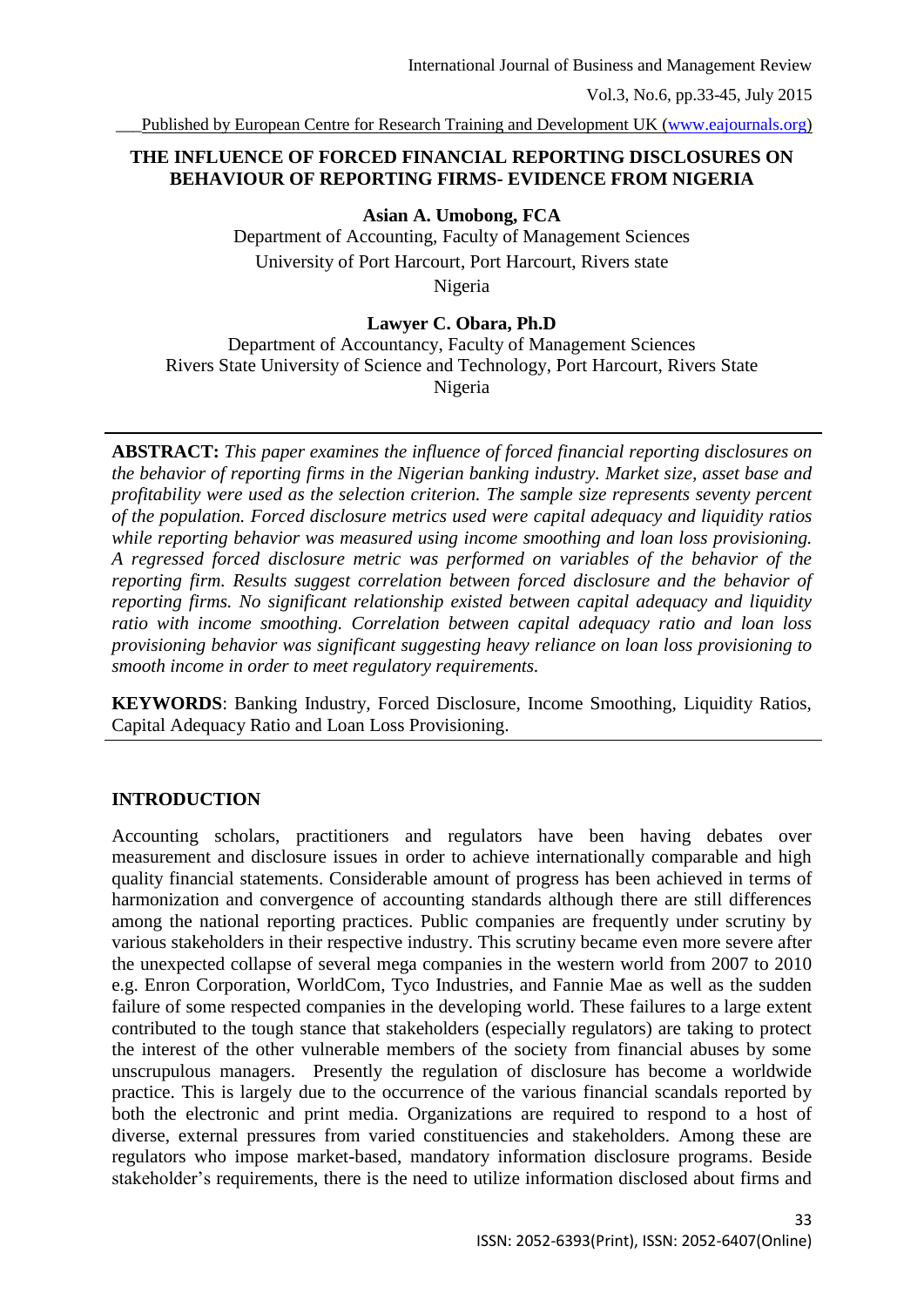#### Published by European Centre for Research Training and Development UK [\(www.eajournals.org\)](http://www.eajournals.org/)

therefore it makes it important to exert pressure to modify or curb undesired behavior by reporting firm. Recent years have seen a significant increase in the use of information disclosure as a regulatory mechanism. Information disclosure has, for example, been used to force firms to reveal details of their toxic assets. Surprisingly, there is little empirical research on the effect of forced disclosure on the behavior of reporting firms, particularly in a developing country setting. Healy and Palepu (2001; 415) note that empirical research on disclosure regulation, in general, is virtually non-existent. Furthermore, the benefit of disclosure regulation, and hence greater transparency, is not theoretically unambiguous (e.g., Coffee, 1984). Crisis in financial institutions has been a common feature of banking systems ( Miron (1986)), recent crises have been more frequent and severe. There is significant variation in the distribution of crises across countries; some countries being frequent targets (see Hoggarth and Saporta, 2001). Regulations, including those on disclosure and auditing, also vary considerably across countries (Barth et al., 2004). Moreover, financial institutions are highly regulated business entities, with their financial reports much a product of the regulatory framework in which they operate. Thus, investigating the behavior of firms reporting in the context of enormous variations in national reporting regimes provides a fertile ground to study financial institutions reported behavior to regulated disclosure. Reflecting the broader debate on the economic consequences of regulated disclosure is controversial. Theory provides conflicting predictions about the benefits of greater transparency. The 'Transparency-Stability' view holds that greater disclosure and the consequent transparency facilitates the efficient allocation of resources by improving market discipline via reducing informational asymmetry. Increased transparency permits greater market discipline whereby strong financial institution are rewarded for their risk management and performance and weak financial institution are penalized with higher costs of raising capital and deposits, thereby enabling early detection of weak financial institution before they drag the entire banking system into crisis. On the other hand, the 'Transparency-fragility' view holds that greater disclosure may engender banking-system instability because it may lead to projection of information about problems of specific financial institution as indicator of widespread problems in the banking system, thereby leading to bank-runs or stock market collapse (Calomiris and Mason, 1997; Gilbert and Vaughan, 1998; and Kaufman, 1994). That is, disclosure creates negative externalities. Disclosure of financial problems at a bank level may lead to the bank's failure through a bank run. It may also lead to an overreaction in the financial markets, jeopardizing the ability of the bank to raise capital. This lack of investor confidence could spread to the entire banking system, causing systemic banking failure. In that case, rather than providing market discipline to improve resource allocation, more disclosure and transparency leads to the collapse of the banking system, causing in failure of both strong and weak financial institution alike. It also explores the impact of overall transparency, which reflects the disclosure regulations meant to increase the quality of financial reports as well as the degree of private acquisition of information, and dissemination of information.

Over the last decades, the attention given to disclosure issues, by the financial literature as well as by companies, supervisory authorities and other companies' stakeholders, has strongly increased. Cooke (1989), Botosan (1997) and a number of other literature investigate disclosure practices, its determinants and its consequences, by non-financial companies; other research papers focus on the banking system (i.e. Baumann and Nier 2004; Linsley and Shrives, 2005); Horing and Grundl (2011) start to address this issues looking at the insurance industry. Most of the current studies seem to focus more on European countries; however, there is little or no research that directly addresses the case of developing countries. This is an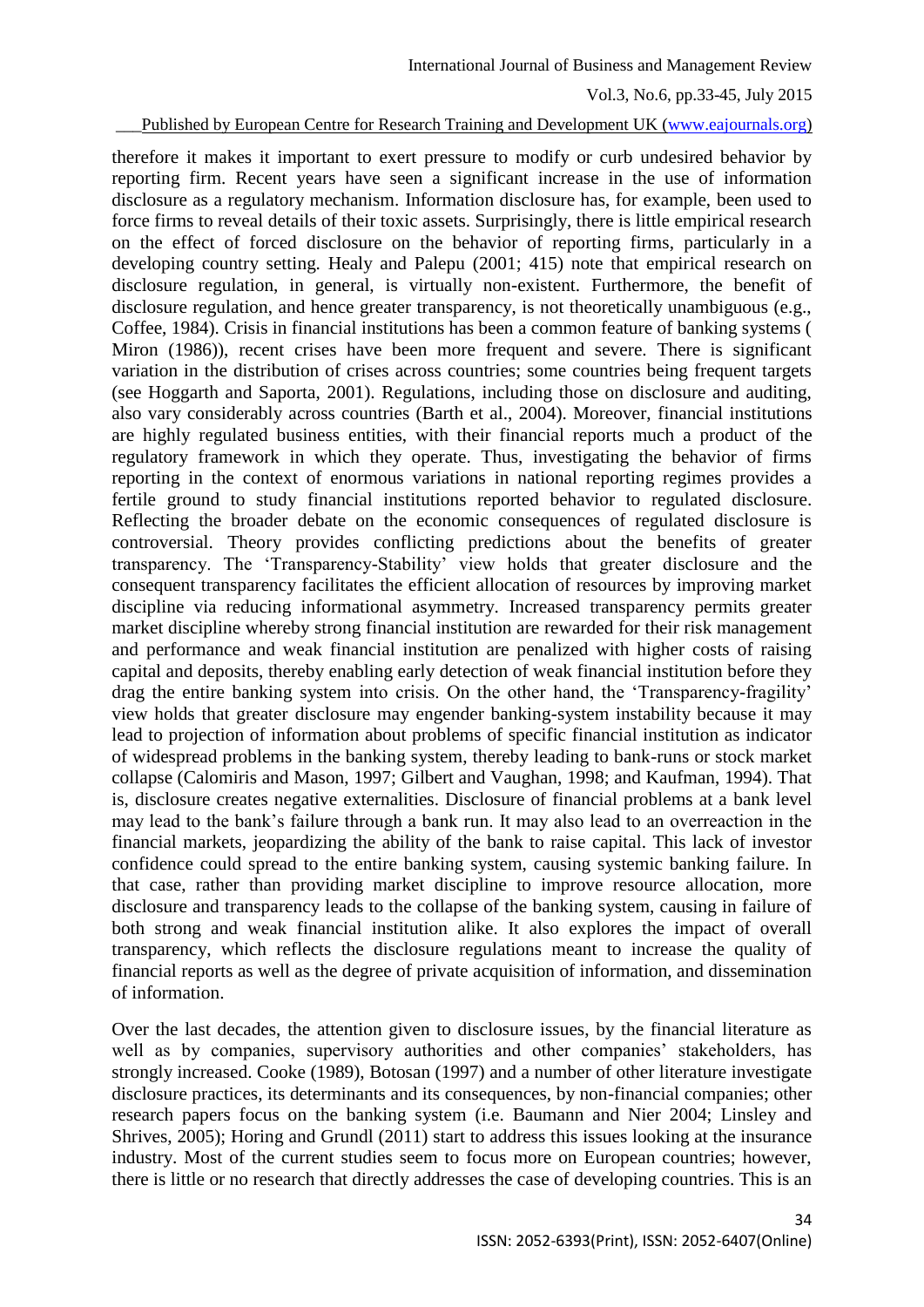International Journal of Business and Management Review

Vol.3, No.6, pp.33-45, July 2015

Published by European Centre for Research Training and Development UK [\(www.eajournals.org\)](http://www.eajournals.org/)

important gap in the literature given the differences that exist between developed and developing countries. This work intends to fill this gap. Secondly, the banking industry is the most regulated industry in Nigeria with myriads of forced financial reporting disclosure requirements. Proper understanding of the influence of forced reporting disclosure on reporting behavior will aid regulators, investors and risk Managers. The objective of the study therefore is to:

- 1. To examine the influence of forced financial reporting disclosure on the reporting behavior of financial institutions
- 2. To ascertain whether there is a statistically significant relationship between capital adequacy ratio and income smoothing behavior.
- 3. To ascertain whether there is statistically significant correlation between Liquidity ratio and income smoothing behavior.
- 4. To ascertain whether there is a statistically significant correlation between capital adequacy ratio and provisioning behavior.
- **5.** To ascertain whether there is a statistically significant relationship between Liquidity ratio and provisioning behavior.

# **LITERATURE/THEORETICAL UNDEPINNING**



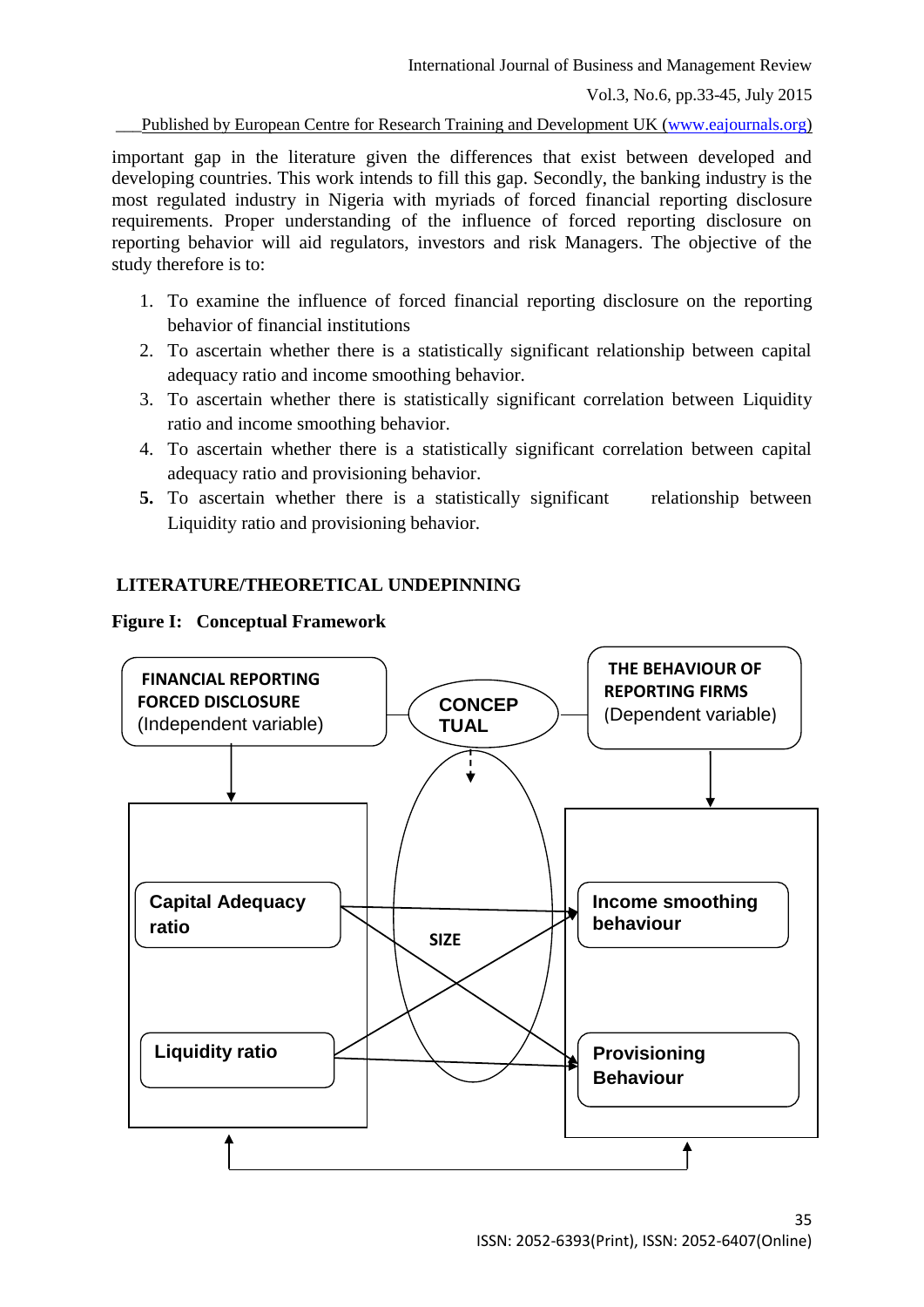Key concepts or variables as captured in the diagram above are hereby explained in order to set a clear picture of what they (that is, the concepts) entail in connection with the subject matter.

## **Income Smoothing**

According Belkaoui (2006: 37), income smoothing is "Reduction of income fluctuations from year to year by transferring income from the years of high earnings for the periods that is less favorable. Final definitions of income smoothing see it as a phenomenon of manipulation process or time profile of income or earnings to make a profit become less varied, while at the same time does not increase the income reported during that period". The purpose of income smoothing by Foster (1986) are as follows:

- 1. Improving the company's image in the eyes of outsiders that the company has a low risk.
- 2. Provide relevant information to make predictions against earnings in the future.
- 3. Improving the business relationship satisfaction.
- 4. Improve the perception of external parties on the ability of management.
- 5. Increase compensation for management.

## **Provisioning Behaviour:**

Loan loss provisions LLPs are expected to reflect anticipated losses by bank managers. However, central bank and securities regulators recognize that the provisions cannot accurately match actual losses and can include a margin for imprecision (see Montgomery, 1998). This margin for imprecision (referred to as the discretionary component of the allowance) has been exploited by banks. The definition of provisioning rules varies across countries. This contrasts with the harmonization of capital requirement at an international level. Nevertheless, in most countries, loan loss provisions (LLP) are made up of specific provisions and general provisions (Cortavaria et al., 2000). Specific provisions are related to identified credit losses and are defined by specific accounting rules. General provisions have to cope with expected losses that depend partially on expansion of total loans but banks do not use rigorous statistical methods to compute them.

Such a provisioning system is said to be backward-looking.

### **Control Variables**

Control variable such as size is also likely to affect bank income smoothing.

Banks are more subject to constant attention by the public authorities, especially when their results are fluctuating.

Excessive increases may be detected as a signal of monopolistic practices. Important decreases may be a token of stress, and thereby encourage the regulatory authorities to intervene. Thus large banks will be motivated to smooth their results more than the small ones. The size of the bank is generally approximated by the Neperian logarithm of the total assets (Lnact). Besides, the results of the earlier empirical work are mixed. In the context of American banks, if Moyer (1990) and Bhat (1996) confirm that large banks appeal more to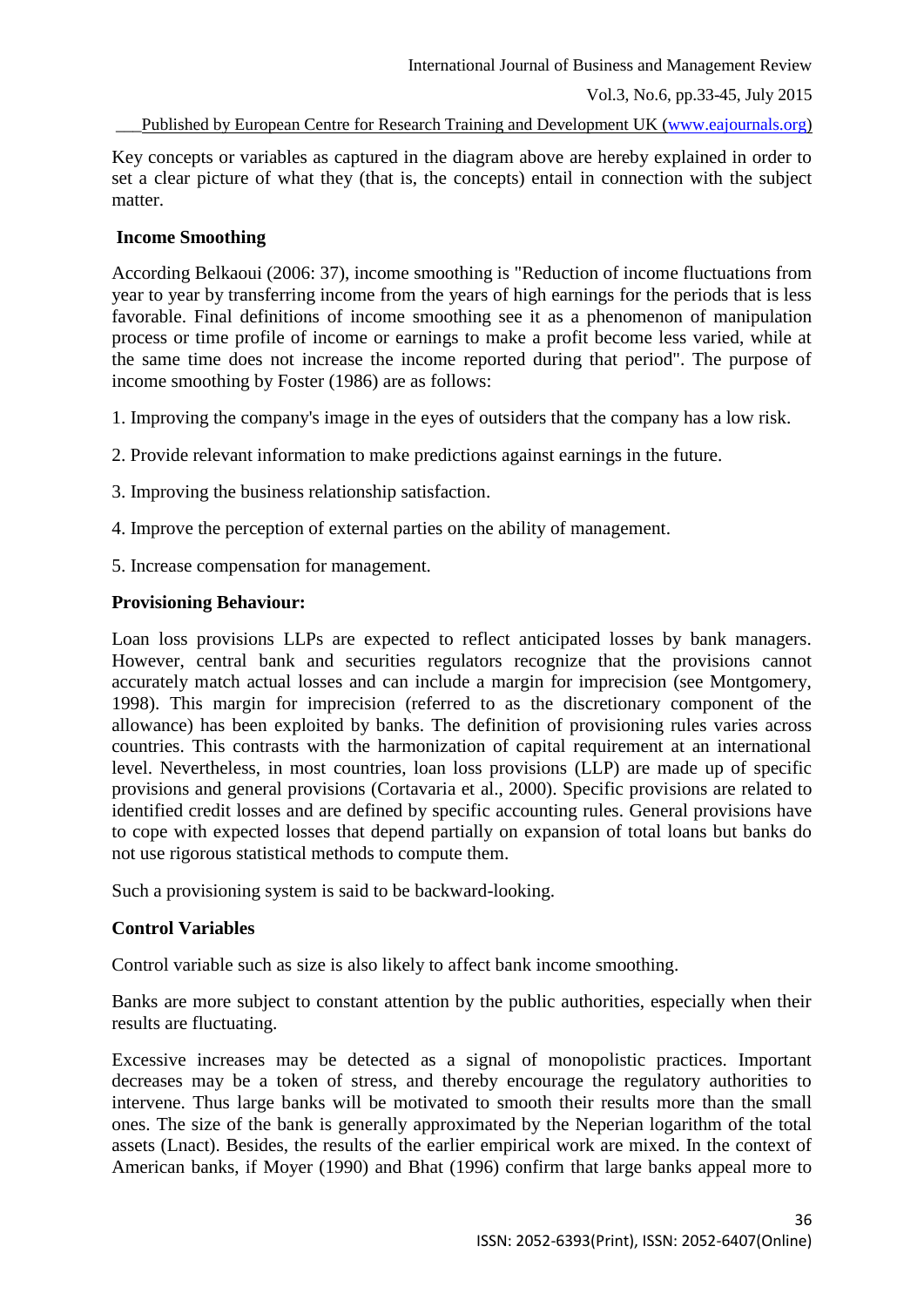Published by European Centre for Research Training and Development UK [\(www.eajournals.org\)](http://www.eajournals.org/)

earnings management, Beatty and Harris (1999), however find that the bank size does not affect the manager' accounting practices.

### **Forced disclosure**

One of the tools to communicate information, to investors which managers use, is disclosure. And if mandatory disclosure is a responsibility of regulatory organizations (security exchange authorities, IASB, Financial reporting council of Nigeria), voluntary disclosure is a responsibility of managers. Therefore investors must be aware when mandatory disclosure is not relevant anymore and managers start employing voluntary disclosure "as managers are likely to consider their own interests when exercising managerial discretion" (Akhtaruddin, 2005). Disclosure results in a combination of mandatory and voluntary items that constantly interact with each other. Mandatory disclosure is a company's obligation to disclose minimum amount of information in corporate reports (Owusu-Ansah, 1998; Wallace et al., 1995) whereas voluntary disclosure is a provision of additional information when mandatory disclosure is unable to provide a true picture about a company's value and managers' performance. Mandatory disclosure is governed by regulatory agencies in all countries around the world (Healy et al., 2001; Akhtaruddin, 2005). Regulators force companies to disclose information that companies wish hidden (Darrough, 1993). One of the explanations for disclosure regulation is a concern of regulatory bodies for the welfare of ordinary investors (Watts and Zimmerman, 1986; Taplin et al., 2002). By creating minimum disclosure requirements, regulators reduce the information gap between informed and uniformed investors (Healy et al., 1999) and redistribute wealth among them. Furthermore, the existence of disclosure regulation affects the credibility of the information in capital markets (Al-Htaybat et al., 2006) and ensures companies' compliance to the regulatory requirements

# **Liquidity Ratio**

Liquidity refers to the ability of the business to meet maturing current obligations when they fall due. Hence, liquidity ratios have a lot to do with the size and relationship of current assets to current liabilities. The standard measure of liquidity is obtained from from the current ratio and liquid ratio. The current ratio is the also known as the working capital ratio is the ratio of current assets to current liabilities. It is an indication of the strength of working capital to cover liabilities or the cover provided by current assets upon liabilities. A current ratio that falls below one is an indication of poor liquidity. The liquid ratio sometimes reffered to as acid test ratio relates to the speed which current assets can be easily converted to cash to cover liabilities. It is current assets less stock or inventory. Stock is deducted from current assets as it is not easily turned into liquid assets. The ratio is a measure of the ability of the firm to survive. It provides a measure of the business ability to pay its debts when they fall due in the foreseeable future and also immediately.

### **Capital Adequacy ratio**

This is the ratio of of shareholders funds to total assets and measures the ability of the firm to provide adequate security to pay all liabilities. It serves as a test for long term stability of the business and cushion for creditors. It is calculated as shareholders' funds divided by total assets. Financial institutions in Nigeria are required to maintain a robust and healthy capital adequacy ratio and the standard and minimum requirements are set by Central bank and must be complied with to forestall bank failure. Thus it is mandatory that this ratios must be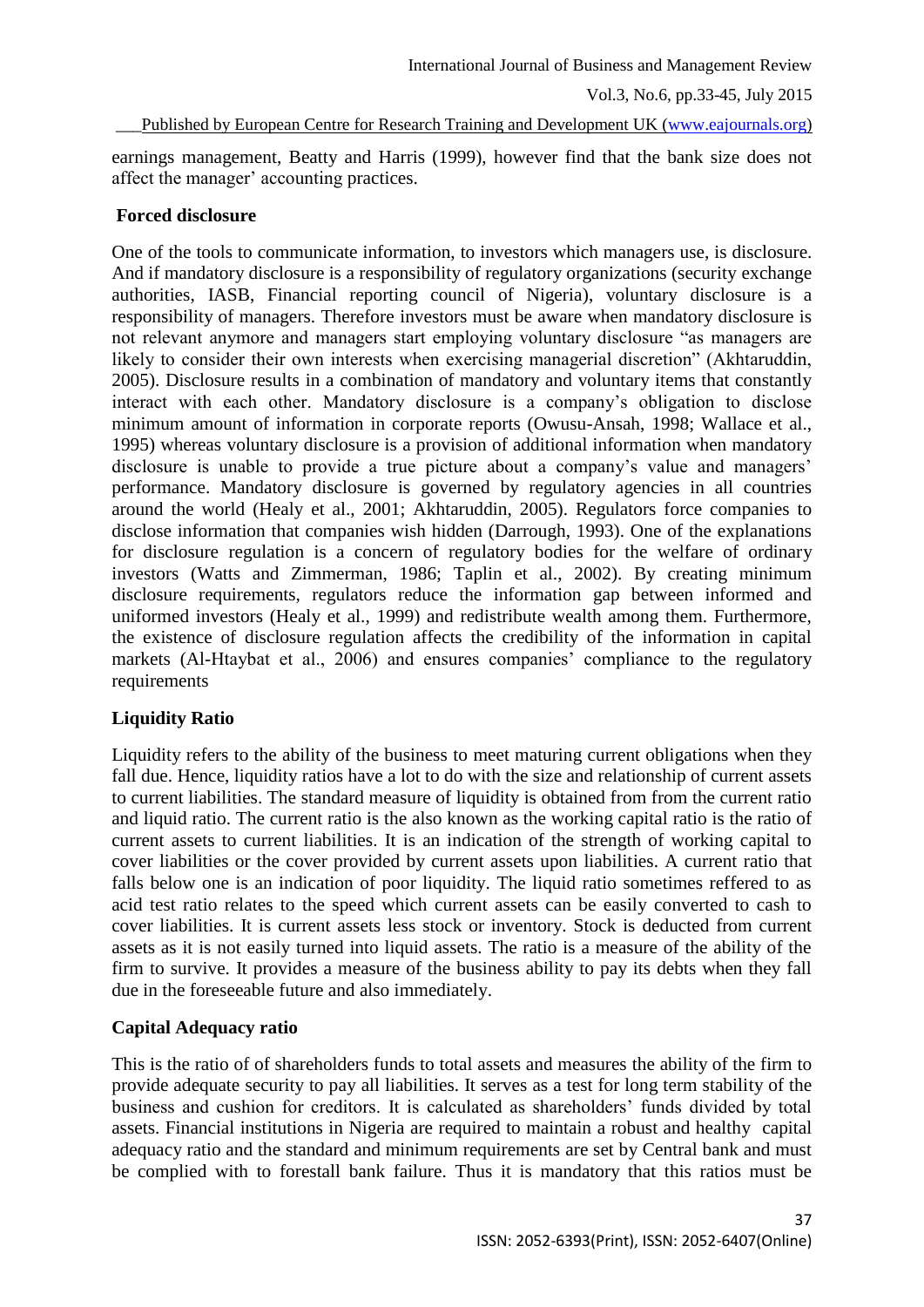Published by European Centre for Research Training and Development UK [\(www.eajournals.org\)](http://www.eajournals.org/)

maintained to sustain the health of the bank. The higher the percentage of capital adequacy ratio the better the security for depositors.

# **METHODOLOGY**

## **Data**

The sample was selected from a population of twenty active quoted financial institutions in the Nigerian stock exchange. The institutions were selected based on market size, balance sheet size, profitability and availability of five years financial statement without stoppage of operation hence the samples institutions controlled about seventy percent of the deposit base and market size in Nigeria, The sampled institutions were then subjected to further test to ascertain if they smoother their income before being used for the study . The ratio of profit after tax to lagged total assets was used to represent income smoothing.

# **Variables**

## **Independent variable:**

## **Forced disclosure**

Financial Reporting Forced Disclosure is the act of releasing the array of laws and regulations dictating all the relevant information that must be disclosed in order to provide information for a company's stakeholders that may influence their investment decision; it refers to reveal to knowledge, to free from secrecy or ignorance, or make known (Lanam, 2007). Obviously this concept cannot be observed in financial reports, so this makes the use of proxies unavoidable. Therefore, following previous research reviewed the researcher uses capital adequacy ratio and liquidity ratio to represent financial reporting forced disclosure.

**Capital Adequacy Ratio** is measured as equity over risk weighted assets (i.e., loan & advances) of firm *i* in year *t*.

**Liquidity Ratio** is measure as current asset over current Liability of firm *i* in year *t*.

# **Dependent variable**

# **Income Smoothing**

Previous research have proposed various measures of income smoothing in their literature, one of them seems to be particularly interesting. The measure used by Leuz, Nanda and Wysocki (2003), which retains the variability of operating cash flows to assess the smoothing. It consists of comparing the variability of the results (i.e. profit after tax) with the variability of cash flows, therefore, the variability results (of profit after tax) lower than cash flow will lead to smooth results.

$$
INS = \frac{\partial \Delta PAT/\partial TA}{\partial \Delta OCF/\partial TA}
$$

INS: Income smoothing, ∂:Standard deviation, ΔPAT: Change in Profit After Tax of the company, TA: Total Assets of the company, and ∆OCF: Change in Operating Cash Flow of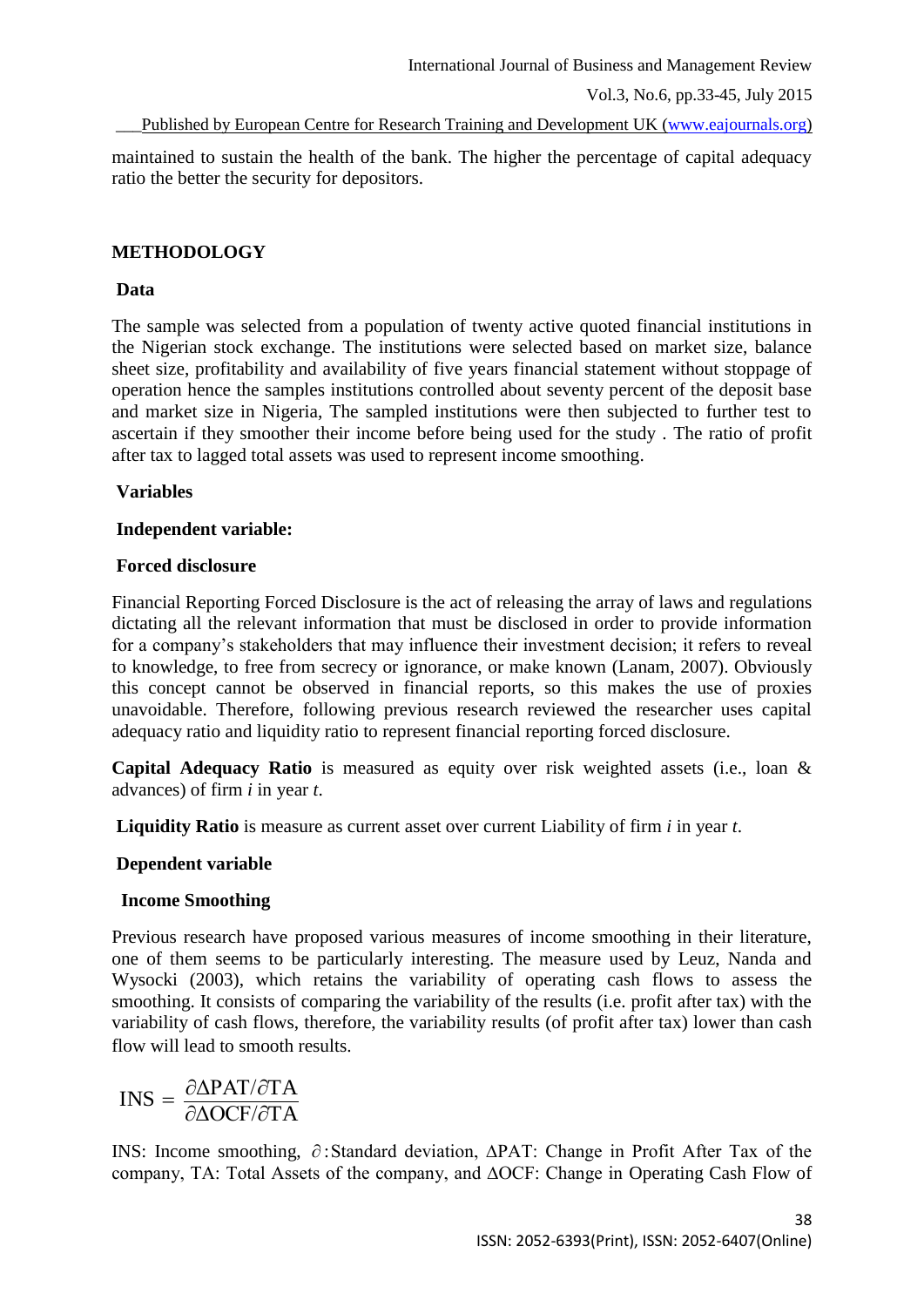Published by European Centre for Research Training and Development UK [\(www.eajournals.org\)](http://www.eajournals.org/)

the company. he entire variables of the study were measured with the use of interval scale. The scale is generally seen as most appropriate to measure the numerical distance which the object the scale is applied to possess the variable being measured.

**Provisioning Behavior** is the ratio of loan loss provision to total assets.

### **MODEL SPECIFICATION**

The model is formulated from  $Y = a + bx + e$ ,

Where y is the dependent variable,  $x=$  independent variable, b=is the regression co-efficient on the variable x, a= the intercept term ( it is the conditional average of y if  $x=0$ ), e= residual error term. Thus the model for this research is:

INSit = a<sup>0</sup> + a1CARit + Uit ………………………….. (1) INSit = α<sup>0</sup> + α1LRit + εit …………………………………(2) LLPit = â<sup>0</sup> + <sup>1</sup> CARit + εit …………………………………. (3) LLPit = â<sup>1</sup> + <sup>2</sup> LRit + εit ………………………………………… (4)

Where  $INS = Income$  smoothing of firm *i* at time *t*,  $CAR = Capital$  adequacy ratio of firm *i* at time *t*, LRit = Liquidity ratio of firm i at time *t*, LLP<sub>it</sub> = Loan loss provision of firm *i* at time *t* while  $a_0$ ,  $\alpha_0$ ,  $\hat{a}_0$ ,  $\hat{a}_1$ , represents the intercept term(conditional average of INS and LLP when CAR and LR=0) a<sub>1</sub>,  $\alpha_1$ ,  $\beta_1$ , and  $\beta_2$  are the regression co-efficient of CAR and LR respectively while  $U_{it}$ , and  $\varepsilon_{it}$  are error terms respectively.

### **Results/Findings**

### **Hypothesis 1**

A key area assessed in this study is the correlation between capital adequacy ratio and income smoothing.

Ho1. There is no statistically significant relationship between capital adequacy ratio and income smoothing behavior.

The analysis of the above hypothesis is presented in the table below.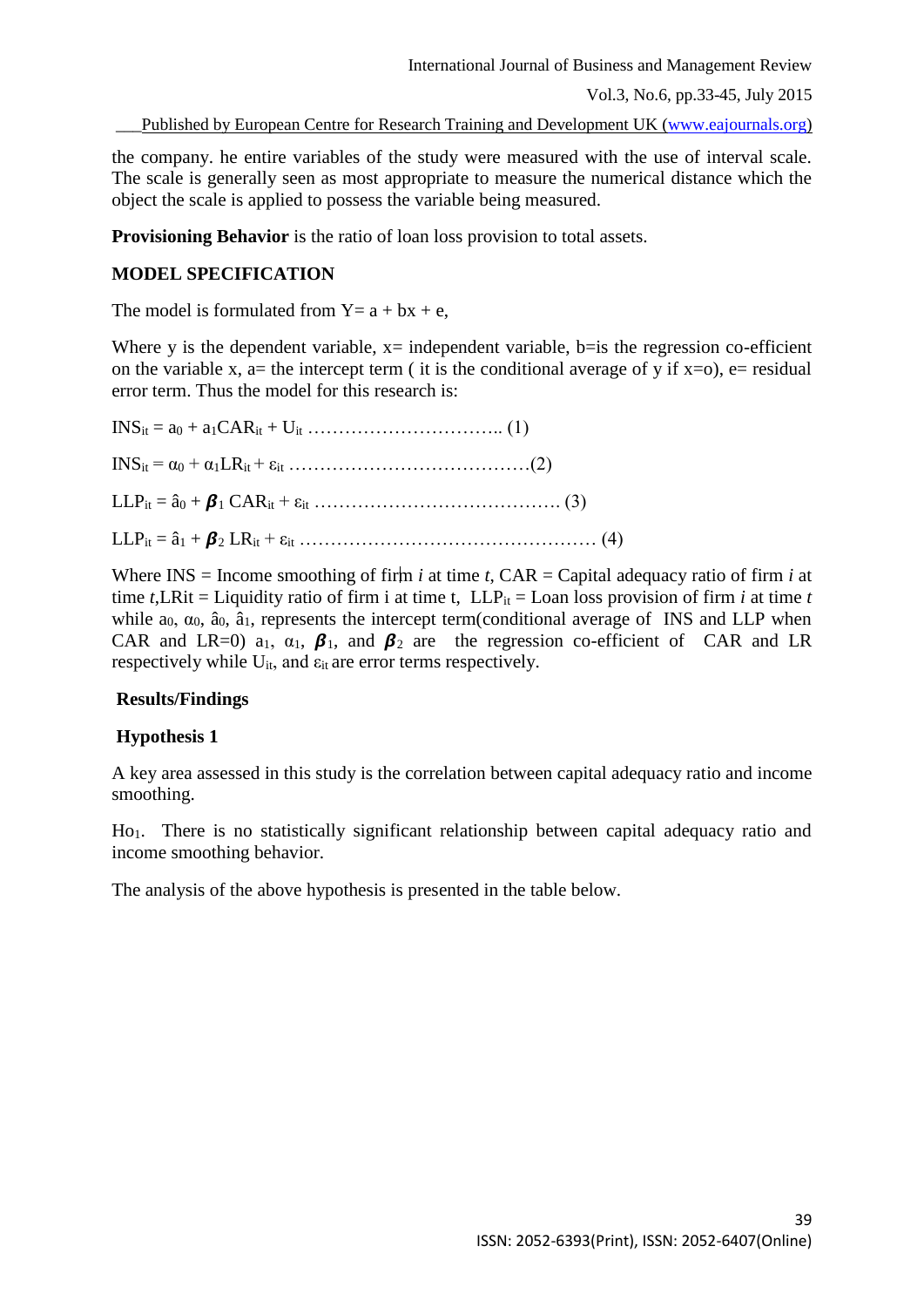Published by European Centre for Research Training and Development UK [\(www.eajournals.org\)](http://www.eajournals.org/)

| Correlations                                          |                                             |                                                       |                                                   |  |  |
|-------------------------------------------------------|---------------------------------------------|-------------------------------------------------------|---------------------------------------------------|--|--|
|                                                       |                                             | <b>INCOME</b><br><b>SMOOTHING</b><br><b>BEHAVIOUR</b> | <b>CAPITAL</b><br><b>ADEQUACY</b><br><b>RATIO</b> |  |  |
| <b>INCOME</b><br><b>SMOOTHING</b><br><b>BEHAVIOUR</b> | Pearson<br>Correlation<br>$Sig. (2-tailed)$ |                                                       | $-.315$<br>.605                                   |  |  |
|                                                       | N<br>Pearson                                |                                                       |                                                   |  |  |
| <b>CAPITAL</b><br><b>ADEQUACY RATIO</b>               | Correlation                                 | $-.315$                                               |                                                   |  |  |
|                                                       | $Sig. (2-tailed)$                           | .605                                                  |                                                   |  |  |
|                                                       |                                             |                                                       |                                                   |  |  |

|  | Table 1: Correlation of capital adequacy ratio and income smoothing. |  |  |  |  |  |
|--|----------------------------------------------------------------------|--|--|--|--|--|
|--|----------------------------------------------------------------------|--|--|--|--|--|

Reject Ho<sub>1</sub> if  $p < 0.05$  and  $p < 0.10$ , respectively

*Source: SPSS version 20 Output, Computed from table data 2009-2013.*

Table 1 summarizes the results.

A Pearson product-moment correlation coefficient was computed to assess the relationship between capital adequacy ratio and income smoothing. There was a very weak negative correlation between the two variables,  $r = -0.315$ ,  $n = 5$ ,  $p = 0.605$ . Note that r denotes correlation coefficient which indicates the strength of association between the two variables; one the dependent variable (i.e. income smoothing), the other the independent variable (which is, capital adequacy ratio), n represents number of cases included in the analysis and p denotes probability or the level of significance of the result. Overall, there was a statistically insignificant negative correlation between capital adequacy ratio and income smoothing. Increases in capital adequacy ratios were not significantly correlated with decreases in income smoothing. In effect this means that an increase in capital adequacy ratio will bring about a decrease in income smoothing. However, income smoothing does not decrease linearly as capital adequacy increases. Therefore, we accept the null hypothesis and conclude that there is no statistically significant relationship between capital adequacy ratio and income smoothing behavior.

# **Hypothesis 2**

Ho2. There is no statistically significant correlation between Liquidity ratio and income smoothing behavior.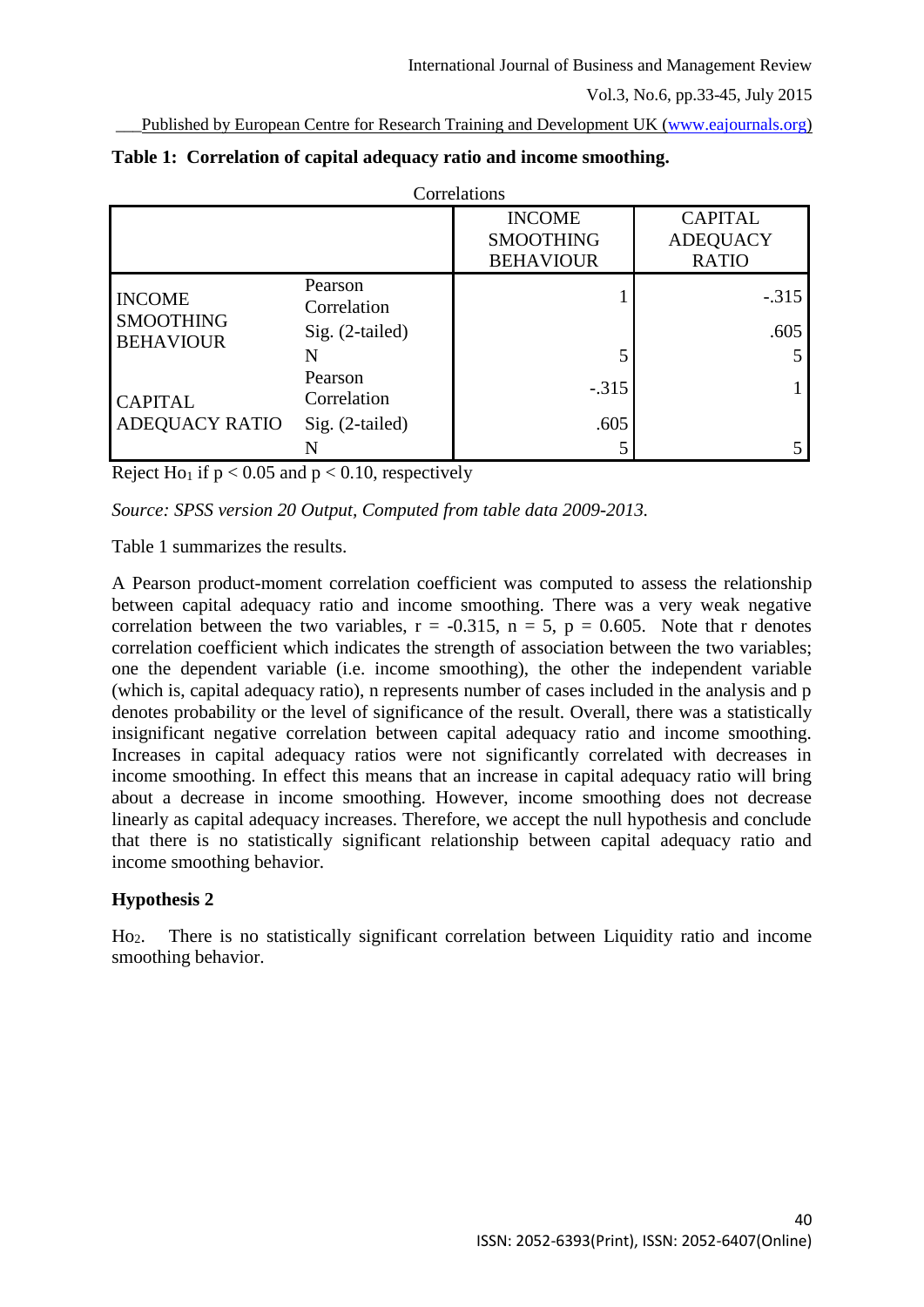Published by European Centre for Research Training and Development UK [\(www.eajournals.org\)](http://www.eajournals.org/)

| Correlations                      |                                           |                                                       |                                  |  |
|-----------------------------------|-------------------------------------------|-------------------------------------------------------|----------------------------------|--|
|                                   |                                           | <b>INCOME</b><br><b>SMOOTHING</b><br><b>BEHAVIOUR</b> | <b>LIQUIDITY</b><br><b>RATIO</b> |  |
| <b>INCOME</b><br><b>SMOOTHING</b> | Pearson<br>Correlation<br>Sig. (2-tailed) |                                                       | .055<br>.930                     |  |
| <b>BEHAVIOUR</b>                  | N                                         |                                                       |                                  |  |
| <b>LIQUIDILITY RATIO</b>          | Pearson<br>Correlation                    | .055                                                  |                                  |  |
|                                   | Sig. (2-tailed)                           | .930                                                  |                                  |  |
|                                   |                                           |                                                       |                                  |  |

| Table 2: Correlation of Liquidity ratio and income smoothing. |  |  |  |
|---------------------------------------------------------------|--|--|--|
|---------------------------------------------------------------|--|--|--|

Reject Ho<sub>1</sub> if  $p < 0.05$  and  $p < 0.10$ , respectively

*Source: SPSS version 20 Output, Computed from table data 2009-2013*

There was a weak negative correlation between Liquidity ratio and income smoothing,  $r = -$ 0.055,  $n = 5$ ,  $p = 0.930$ . Overall, there was an insignificant positive correlation between liquidity ratio and income smoothing. However, the correlation between liquidity ratio and income smoothing is not statistically significant.

## **Hypothesis 3**

Ho3. There is no statistically significant relationship between capital adequacy ratio and provisioning behavior.

| Correlations                            |                                           |                                      |                                                   |
|-----------------------------------------|-------------------------------------------|--------------------------------------|---------------------------------------------------|
|                                         |                                           | <b>LOAN LOSS</b><br><b>PROVISION</b> | <b>CAPITAL</b><br><b>ADEQUACY</b><br><b>RATIO</b> |
| <b>LOAN LOSS</b><br><b>PROVISION</b>    | Pearson<br>Correlation<br>Sig. (2-tailed) |                                      | $.879*$<br>.049                                   |
|                                         | N<br>Pearson                              | $.879*$                              | 5                                                 |
| <b>CAPITAL</b><br><b>ADEQUACY RATIO</b> | Correlation<br>$Sig. (2-tailed)$          | .049                                 |                                                   |
|                                         |                                           |                                      |                                                   |

**Table1 3: Correlation of capital adequacy ratio and provisioning behaviour.**

\*. Correlation is significant at the 0.05 level (2-tailed). Reject Ho<sub>1</sub> if  $p < 0.05$  and  $p < 0.10$ , respectively.

*Source: SPSS version 20 Output, Computed from table data 2009-2013*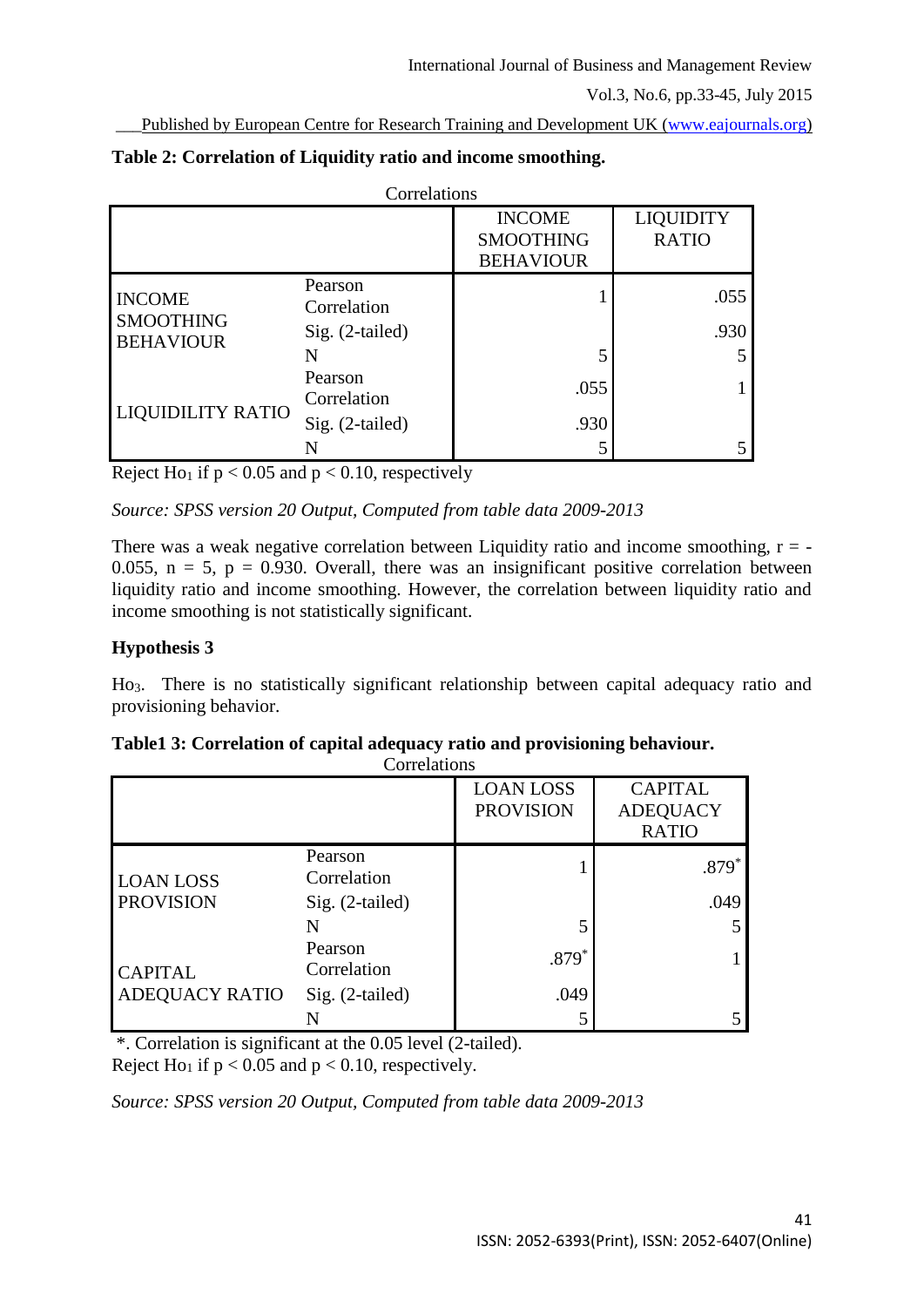Published by European Centre for Research Training and Development UK [\(www.eajournals.org\)](http://www.eajournals.org/)

There was a strong correlation between capital adequacy ratio and loan loss provision,  $r =$ 0.879,  $n = 5$ ,  $p = 0.049$ . The p value of 0.049 is less than the 0.05 level of significance chosen for the analysis and there was a 87.9% correlation coefficient which indicates a strong positive linear association between capital adequacy ratio and loan loss provision. Overall, there was a significant positive correlation between capital adequacy ratio and loan loss provision. Therefore, we reject the null hypothesis and conclude that there is statistically significant relationship between capital adequacy ratio and loan loss provision.

# **Hypothesis 4**

Ho4. There is no statistically significant relationship between Liquidity ratio and provisioning behavior.

|                                    |                        | <b>LOAN LOSS</b><br><b>PROVISION</b> | <b>LIQUIDITY</b><br><b>RATIO</b> |
|------------------------------------|------------------------|--------------------------------------|----------------------------------|
| <b>LOAN LOSS</b>                   | Pearson<br>Correlation |                                      | $-.058$                          |
| <b>PROVISION</b>                   | Sig. (2-tailed)        |                                      | .926                             |
|                                    | N                      |                                      |                                  |
| <b>LIQUIDILITY</b><br><b>RATIO</b> | Pearson<br>Correlation | $-.058$                              |                                  |
|                                    | Sig. (2-tailed)        | .926                                 |                                  |
|                                    |                        |                                      |                                  |

### **Table4: Correlation of Liquidity ratio and provisioning behavior.**

Reject H<sub>01</sub> if  $p < 0.05$  and  $p < 0.10$ , respectively.

*Source: SPSS version 20 Output, Computed from table data 2009-2013*

There was a very weak negative correlation between liquidity ratio and loan loss provision, r  $= -0.058$ ,  $n = 5$ ,  $p = 0.926$ . The p value of 0.926 as shown in the table 18, is far above the 0.05 level of significance chosen for the analysis and there was a -5.8% correlation coefficient which indicates a very negative linear association between liquidity ratio and loan loss provision. Overall, there was a significant positive correlation between liquidity ratio and loan loss provision. Therefore, we reject the null hypothesis and conclude that there is statistically significant relationship between liquidity ratio and loan loss provision.

# **DISCUSSION**

Four hypotheses and the key findings of their empirical tests are summarized below. The overall results are inconclusive because the third hypothesis showed a significant correlation between capital adequacy ratio and loan loss provisioning behavior of financial institutions suggesting that financial reporting forced disclosure has some statistically significant relationship with the behavior of the reporting financial institution in Nigeria. The investigation showed that:

1. Capital adequacy ratio does not have statistically significant relationship with income smoothing behavior of the financial institution.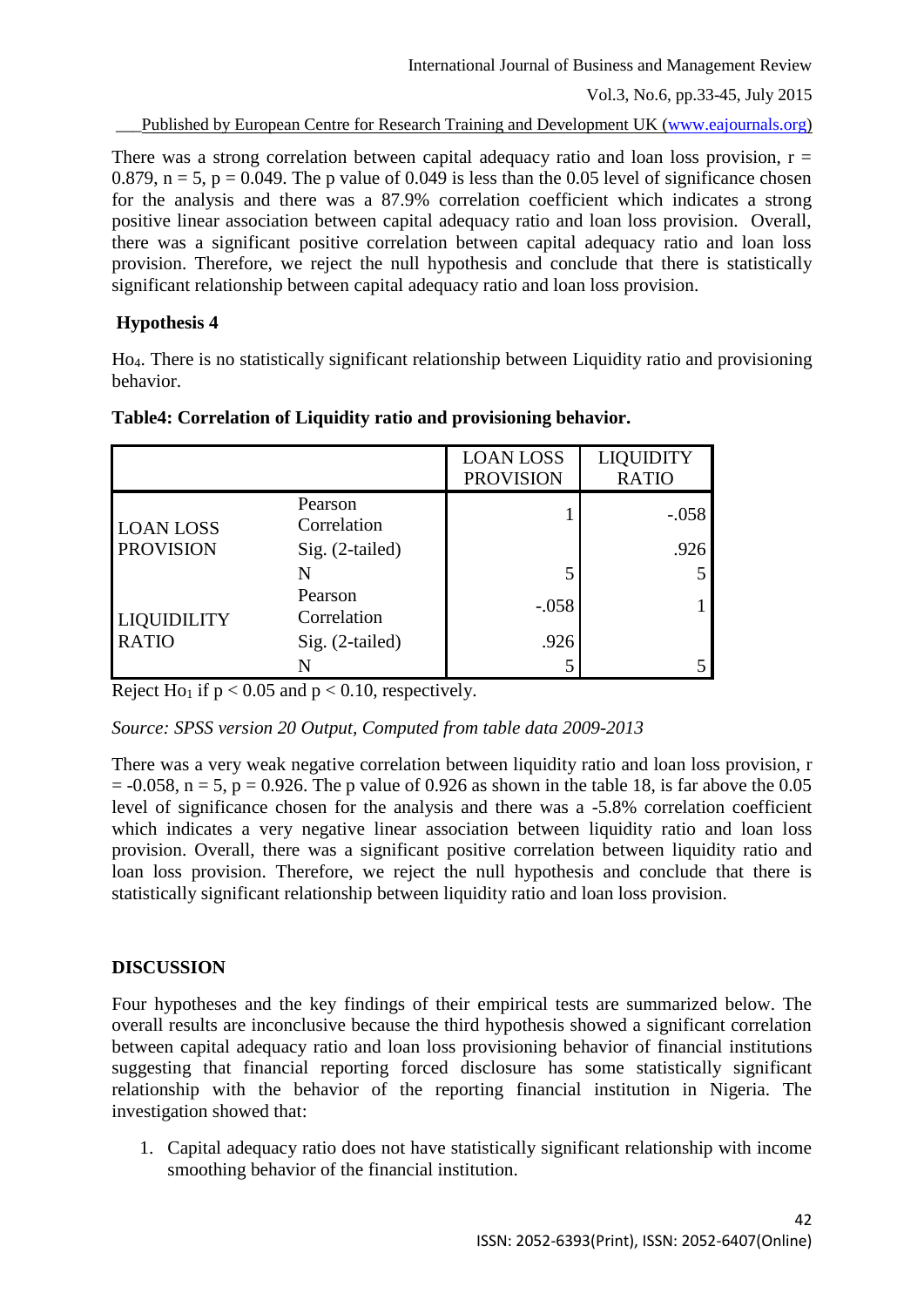- 2. Liquidity ratio does not have statistically significant correlation with income smoothing behavior.
- 3. Capital adequacy ratio has statistically significant correlation with provisioning behavior.
- 4. Liquidity ratio does not have statistically significant relationship with provisioning behavior.

The results of this analysis are reported in Table 1-4.

Empirically, the results about the influence of the level of bank capitalization on income smoothing are mixed. While Ramesh and Revsine (2001) and Shrieves and Dahl (2003) find that highly capitalized financial institutions do not use loan loss provisions to smooth their income, Kanagaretnam et al. (2004), on the other hand, find that highly capitalized financial institution use loan loss provisions to smooth their income. This study aligns itself with the findings of Ramesh and Revsine (2001) that there is no statistically significant relationship between capital adequacy ratios with income smoothing, This lack of significant relationship between capital adequacy and income smoothing may be masked by the use of loan loss provisions. Fengju, Fard, Maher, & Akhteghan (2013) findings confirmed the presence of income smoothing and relationships between financial leverage and profitability in listed companies of Stock Exchange in Iran. Khajavi et al. (2011) examined the performance of traditional and new indicators of liquidity to forecasting companies' income smoothing. The results of their research indicated that there is significant relationship between traditional liquidity indexes and size of companies with income smoothing, however, the result of this study is in contrast with their findings, and may be influenced by the attitude of regulators and mode of regulation in Nigeria.

In conclusion, the results of the study conflicts with the theoretical models and empirical explanations of income smoothing based solely on the incentives that the managers might have in hiding their current level of profits. The positive correlation between capital adequacy ratio and loan loss provisioning probably means that bank managers do not seem to obtain private benefits at the expense of shareholders from income smoothing,

#### **Implications to research and Practice**

The results of this study will go a long way to support the legitimacy theory that suggests that organizations seek legitimacy in order to ensure commitment and support for the organization from its stakeholders, both external and internal. The findings will stir more debate and research interest in the relationship between legitimacy theory and reporting behavior of firms. In practice the result will provide a resource for individuals, organizations and policy makers attempting to explain or understand what makes it possible for particular entities to regularly disclose mandatory information in their annual financial report even when the perceived reality might not be necessary to make such disclosure pleasant for the reporting firm.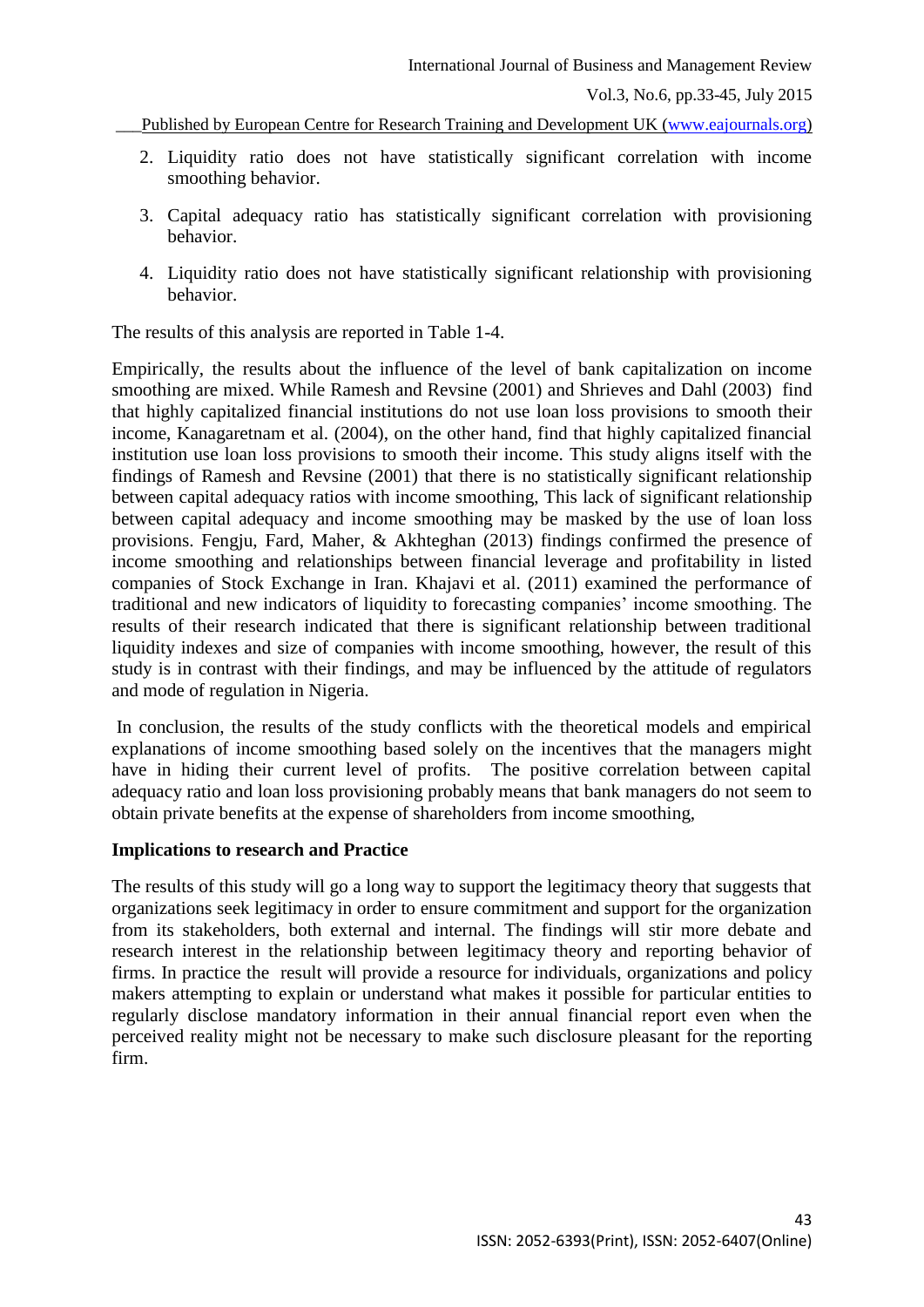#### Published by European Centre for Research Training and Development UK [\(www.eajournals.org\)](http://www.eajournals.org/)

## **CONCLUSION**

A firm is considered valuable and less risky by its stakeholders when the firm smoothes its income. The financial institutions included in this study were examined for income smoothing behaviour following Leuz, et al. (2003) method. The assessment showed that there was income smoothing in all the financial institutions used in this study. However, the goal of this research was to examine the influence of forced financial reporting disclosure on the income smoothing and provisioning behavior of reporting firms by analyzing the data obtained from the financial institutions. The research results suggest that there is a statistically significant positive relationship between one key indicators of reporting firms' behavior (i.e. loan loss provisioning behavior) with equally core variable of forced disclosure (capital adequacy ratio). This study empirically tested the characteristics of forced disclosure and the behavior of the reporting firms using randomly selected financial institutions reporting under Nigeria GAAP and later under IFRS during 2009 to 2013. Specifically, this study investigated whether there is statistically significant relationship between the following: (1) capital adequacy ratio and income smoothing behavior, (2) liquidity ratio and income smoothing behavior (3) capital adequacy ratio and loan loss provisioning behavior, and (4) liquidity ratio and loan loss provisioning behavior. Following prior research, the researcher used forced disclosure with capital adequacy ratio and liquidity ratio metrics. Note that these metrics are also considered as performance metrics in some other studies. This study also measured the behavior of reporting firms with income smoothing and loan loss provision. The study concluded that there is no statistically significant relationship between capital adequacy ratio and income smoothing behavior. The findings on the correlation between capital adequacy ratio and loan loss provisions underpin the argument that loan loss provisions are used to manipulate earnings by management in order to meet regulatory requirement. This study's results based on the metrics used in the empirical analysis do not clearly indicate whether forced disclosure has a significant effect on the behavior of the reporting firm. However, what is clear is the fact that the institutions smooth their income, whether the smoothing is natural (i.e. unintentional) or artificial is not the focus of this study. The study also clearly showed that there is no statistically significant relationship between capital adequacy ratio, liquidity ratio and income smoothing. Fascinatingly enough, the results from this analysis support the argument that loan loss provision is a tool which management uses to meet capital adequacy requirement or earnings expectation of stakeholders generally.

This study offer some evidence of the information provided by financial reporting and could be a first indication that forced disclosure might not have the expected result. Although, further research needs to be done overtime and in other sectors in order to corroborate the results of this study using more and more representative data.

In summary, it is possible that result of the analysis was affected by the introduction of international financial reporting standards (IFRS) in Nigeria and the structure of the industry which is heavily regulated with myriads of disclosure requirements

### **Future Research**

The study looked at the influence of forced financial reporting on the behavior of reporting firms using only one industry which is heavily regulated. Future research could examine the effects of forced financial reporting on reporting behavior of firms across different industrial structure with the intent of ascertaining the role of industrial structure on firms reporting